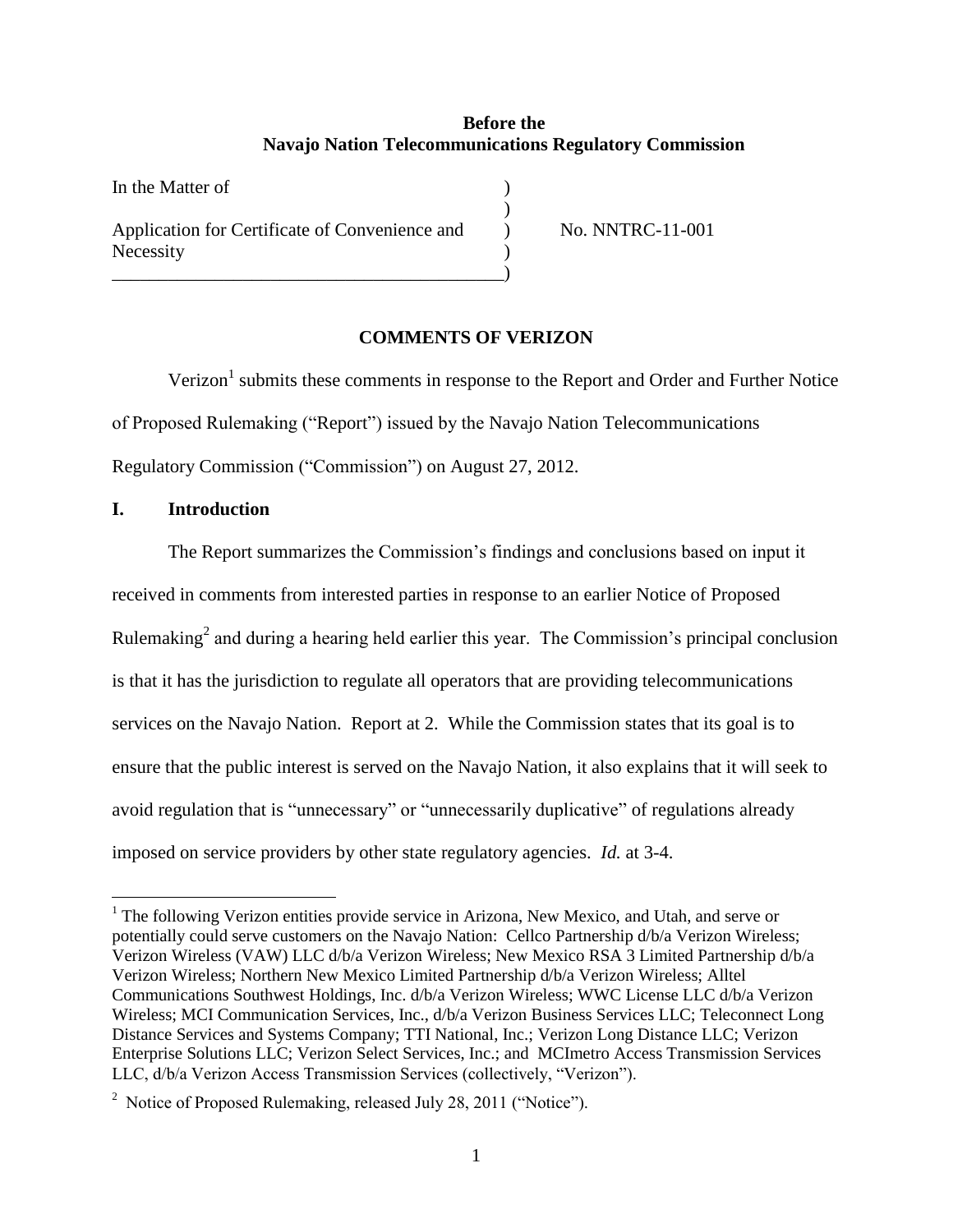The Commission has modified the regulatory approach it originally contemplated, and now proposes to create a "tiered" regulatory structure. Rather than require every operator to obtain a Certificate of Convenience and Necessity, the Commission would create four levels of authorization "with concomitant engagement and regulatory requirements." Report at 7. A "Small Operator" and "General Operator" would be subject to only "minor regulation," and would only be required to make an "informational filing" that does not call for any financial information. Report at 5, 7. A "Public Interest Operator" ("PIO"), on the other hand, would be subject to detailed, more burdensome filing requirements; in exchange, a PIO would be entitled to "an established *public rate interest structure* for all … rights of way, joint use and co-location permits, and leases." Report at 9 (emphasis in original).<sup>3</sup>

Verizon has several wireline and wireless affiliates that provide a wide range of local and long distance voice and data services throughout the United States. Some of these companies serve customers in the tri-state area where the Navajo Nation is located. As competitive service providers, none of the Verizon affiliates are subject to significant regulations in Arizona, New Mexico or Utah -- or, for that matter, in any other jurisdiction -- and wireless carriers are not subject to entry regulations in any state

Verizon continues to believe that the Commission lacks jurisdiction, especially with respect to the licensing and regulation of wireless service providers. *See* Comments of Verizon (October 14, 2011) at 2-6,  $8<sup>4</sup>$  Moreover, as a policy matter, the Commission should refrain

 $\overline{a}$ 

<sup>&</sup>lt;sup>3</sup> The fourth category, a "Negotiated Agreement Operator," is an entity that would principally operate "middle-mile and backhaul" facilities and make its infrastructure available to other common carriers. Report at 9-10. Verizon's comments do not address the rules related to NAOs.

<sup>&</sup>lt;sup>4</sup> The Commission relies on *AB Fillins*, 12 FCC Rcd 11775 (1997), as support for its authority, but in that case, the FCC held that "when Congress passes a law which is applicable nationwide, the law applies with equal force to Native Americans on reservations," and the limited exceptions to that principle do not apply to "radio frequency management, and more particularly, the [FCC's] cellular licensing scheme." The Report also cites paragraph 637 of the FCC's *Connect America Fund* order, 26 FCC Rcd 17663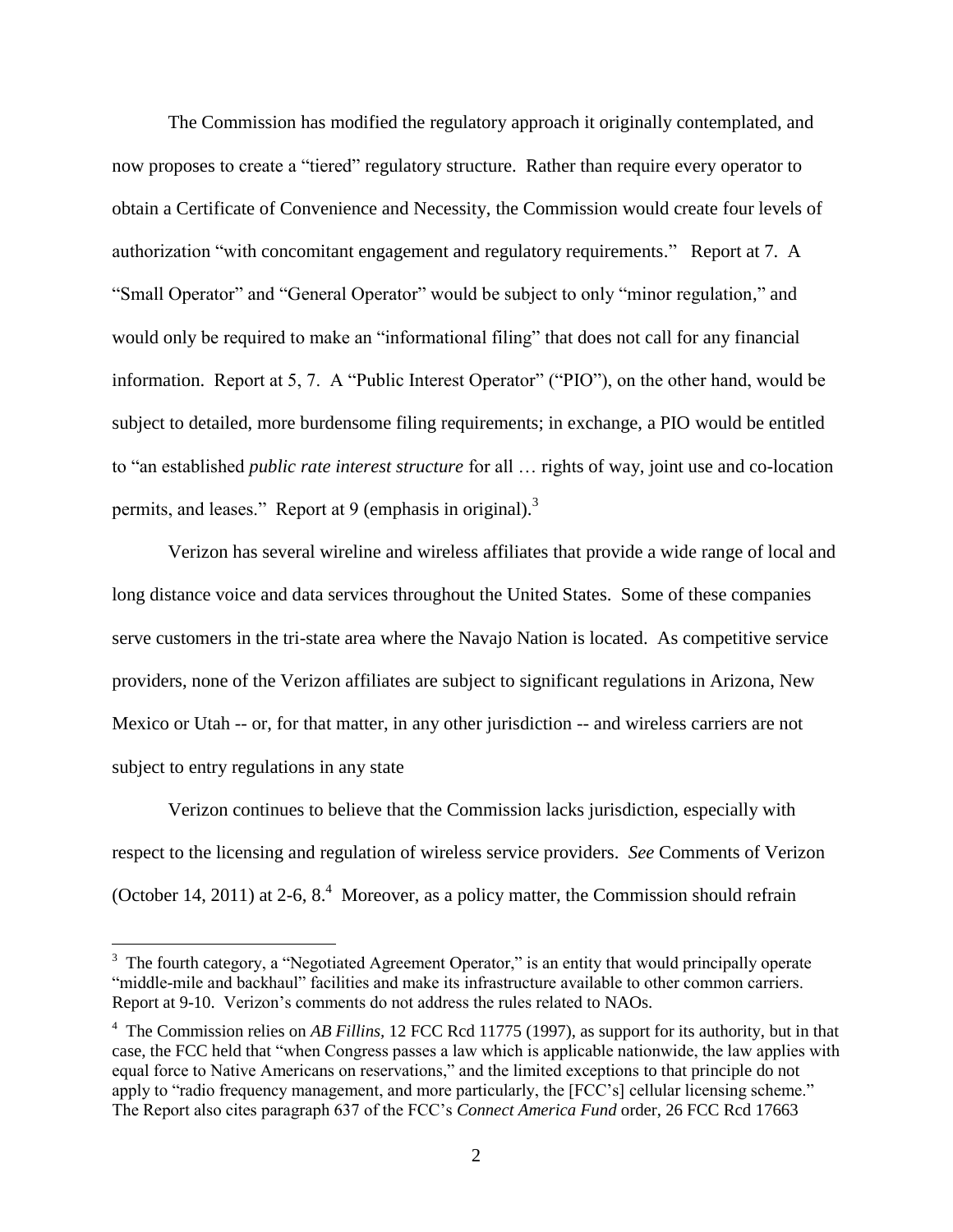completely from regulating wireless and interexchange service providers because there is no need to impose economic regulation on services and markets that are intensely competitive and meeting customer needs. *See id*. at 3, 7-8. This would be consistent with the Commission's acknowledgment in its initial Notice that the manner of regulation should be commensurate with the level of competition. Notice at ¶3H. The Commission can achieve this result by "exempting" wireless and interexchange services from any requirement to obtain a CCN, and from the four newly proposed categories, as permitted by § 515 of the Navajo Telecommunications Regulatory Act. *See* Notice at ¶3C.

If, however, the Commission proceeds to assert jurisdiction over telecommunications service providers, it should exercise that purported authority judiciously and with restraint. It should adopt regulations only to the extent they are necessary to achieve important, carefully designed policy goals. Rules and regulations that do not serve those specific purposes will impose unnecessary costs on service providers, resources that could be better dedicated to investing in facilities, services, capabilities and programs that meet actual customer needs. Moreover, any rules that overlap or are inconsistent with existing regulatory requirements in Arizona, New Mexico and Utah will create confusion and unnecessary compliance issues.

The Commission's stated objectives for new CCN procedures is to "facilitate the efficient development and deployment of a telecommunications infrastructure" and "promote the development of effective competition as a means of providing customers with the widest possible choice of services." Notice at ¶3H. Verizon does not believe that the proposed

 $\overline{a}$ 

<sup>(</sup>Nov. 2011), but that passage is taken out of context. That paragraph requires Eligible Telecommunications Carriers to engage in and report on their discussions with Tribal governments *as a condition for obtaining ongoing financial support* from the federal Connect America Fund ("CAF"). The FCC's discussion cannot properly be read more broadly to apply to matters beyond the scope of the FCC's universal service program.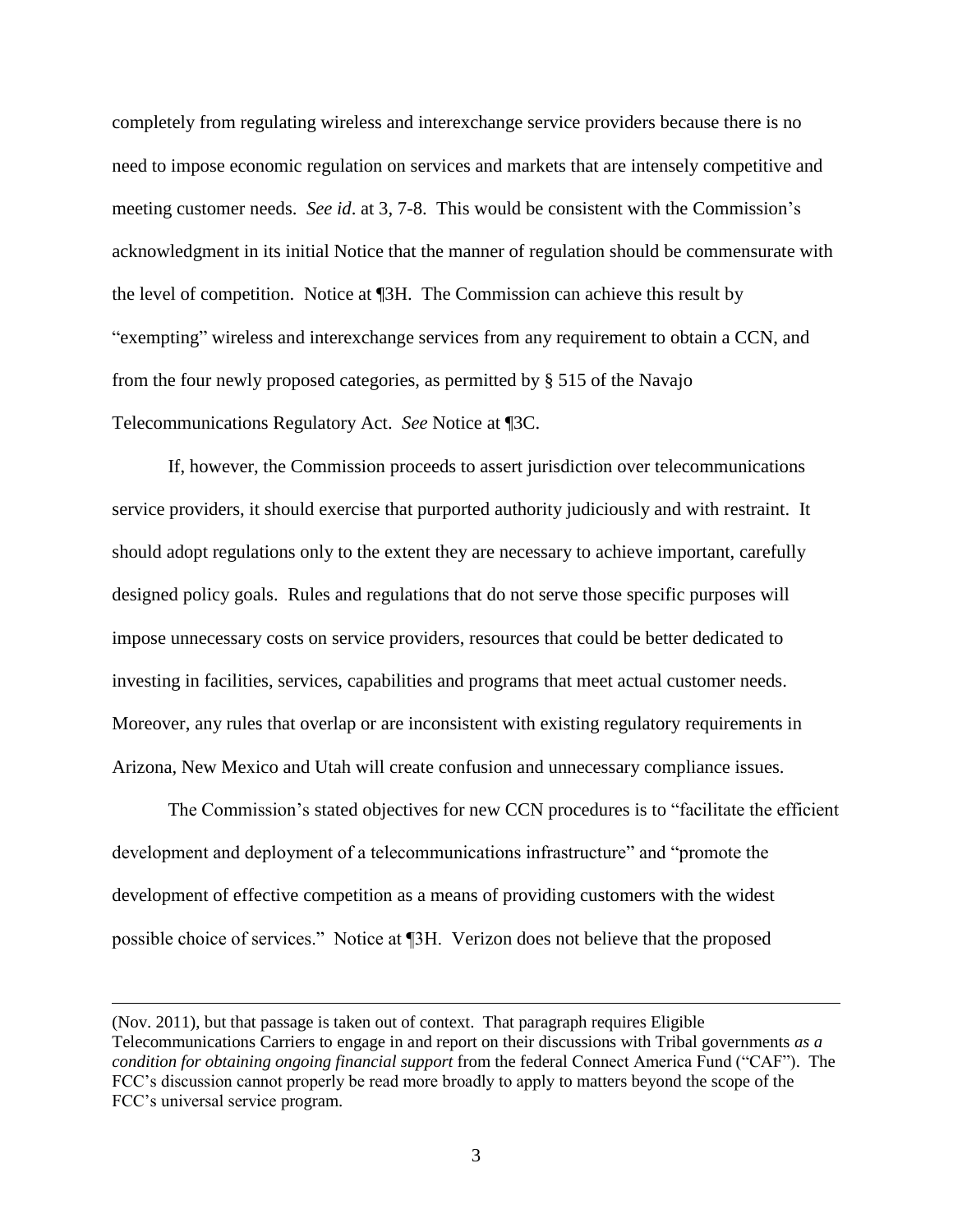licensing procedures are necessary to meet these goals. If the Commission, nevertheless, decides to adopt new procedures, it should at least avoid undermining its stated goals. As explained below, the proposed application filing requirements for Public Interest Operators should be rejected as unduly complex and burdensome, and would interject substantial delay into the regulatory approval process.

Verizon addresses below the specific eligibility criteria and filing requirements for the different types of operators.

#### **II. Eligibility for Small Operators and General Operators**

The Report states that an operator that desires to be lightly regulated "can elect to remain a General Operator or a Small Operator." Report at 5. Verizon supports the Commission's intention to minimize regulatory burdens on those companies that have only a limited presence on the Navajo Nation or that choose this approach. However, eligibility for these categories is tightly restricted, which would make the option of becoming a Small Operator unavailable for some companies, even if they have only a small number of customers.

The Commission proposes to define a Small Operator as a firm that serves less than 50 customers on the Navajo Nation and has maximum gross revenues that do not exceed \$100,000.<sup>5</sup> A carrier that serves more than 50 customers on the Navajo Nation or has gross revenues greater than \$100,000 would be eligible to become a General Operator.

The eligibility standards for these categories are overly restrictive, and are unlikely to accomplish the declared goal of imposing only minimal regulations on small carriers. For example, under these standards, a carrier that has 20 customers each in New Mexico, Arizona

<sup>&</sup>lt;sup>5</sup> The Report is not specific, but Verizon assumes that the "gross revenues" referred to are revenues obtained from Navajo customers, excluding revenues from interstate services. The Commission does not have any jurisdiction with respect to interstate services.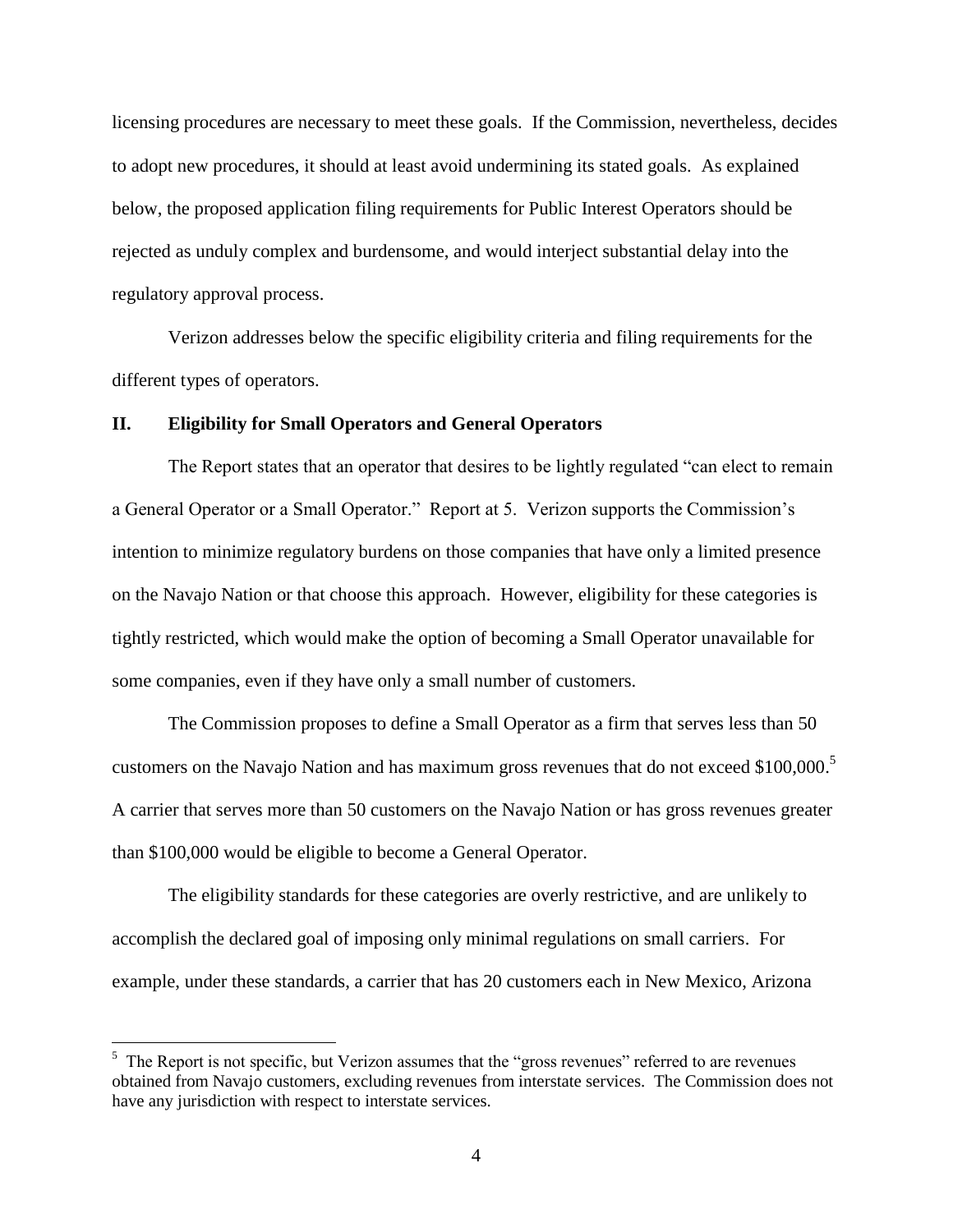and Utah would not qualify as a Small Operator. Similarly, a carrier that has only 50 customers, but are all concentrated in a single geographic location, could not apply to become a Small Operator. The eligibility standard for Small Operator is much too restrictive, and would force carriers with only a very minimal presence on the Navajo Nation to more regulated tiers that are not appropriate given their limited size and scope of operations. Accordingly, Verizon recommends that the Commission establish broader eligibility criteria. A service provider should be eligible to be a Small Operator if it serves fewer than 250 customers on the Navajo Nation or has gross revenues no greater than \$500,000. There is little point in expending either the carriers' or the Commission's resources on entities of this size, either at the initial application filing stage or on an on-going basis.

Under Verizon's proposed approach, a service provider with more than 250 customers on the Navajo Nation and more than \$500,000 in gross revenues could qualify as a General Operator. Because a General Operator "would be required to comply with E-911 requirements" (Report at 9), the Commission should acknowledge that this requirement does not and cannot apply to interexchange carriers because IXCs, unlike local exchange carriers, do not provide E-911 services.<sup>6</sup>

 $\overline{a}$ 

 $6\text{ With respect to the proposed application form for General Operator ("GO"), items A-1 through A-15.}$ generally appear reasonable, as they solicit basic information about the service provider, such as the company's taxpayer identification number, status of regulatory authorizations and contact information. However, the Commission should delete the proposed requirement (item A-16) that a General Operator submit a map and information about the location of existing towers, backhaul and general network infrastructure. This would be burdensome to produce. In addition, such information is highly proprietary and confidential and should not be subject to public disclosure for Homeland Security and other reasons. Moreover, because a GO "would not be certified as serving the public interest" and will be subject to "minimal" regulation (Report at 8), detailed information about its network infrastructure is not necessary to determine whether the company should be granted GO status.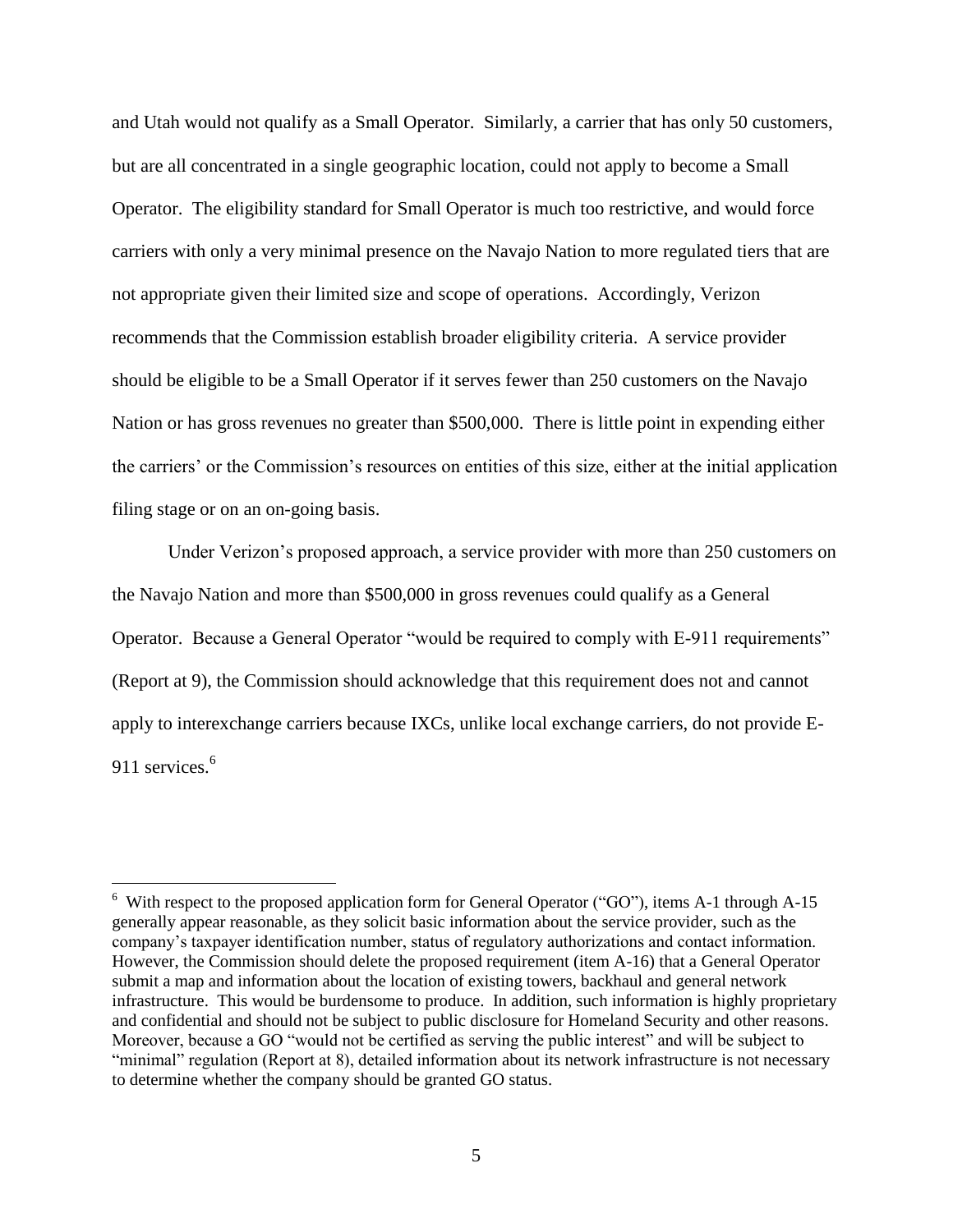#### **III. Public Interest Operator**

Verizon has two principal concerns with respect to the Commission's discussion of PIOs. First, the description of this category and the "benefits" that a PIO would obtain are not described in sufficient detail to provide a clear understanding of how such a provider might operate and what the benefits are of applying for PIO status. Second, the application filing requirements that a PIO would have to meet are burdensome and oppressive, and would deter service providers from becoming PIOs.

The Report states that a PIO could "take advantage of certain benefits" that the Commission can provide. The only description of such benefits is that the PIO "would be entitled to an established *public interest rate structure* for all telecommunications rights-of-way, joint use and co-location permits and leases." Report at 9 (emphasis in original). However, the Report does not provide any details about the "public interest rate structure," nor is it certain when information about the rates and rate structure will be made available. Nor does the Report explain precisely how and in what ways a PIO would benefit if a service provider were to choose to become a PIO. More specificity is needed to enable a service provider to determine whether becoming a PIO is in its business interest and would enable it to operate its business and serve customers in the manner it desires.

The Commission should explain what effects there might be on carriers that have existing, multi-year permits to operate on Tribal lands. For example, if the "public interest rate structure" offered more advantageous terms, would those supersede the provisions of existing permits? If not, what "benefits" would the carrier obtain by becoming authorized as a PIO prior to the time its permits are up for renewal? On the other hand, if a carrier that currently operates on Tribal lands chooses to become a General Operator (instead of a PIO), will the Commission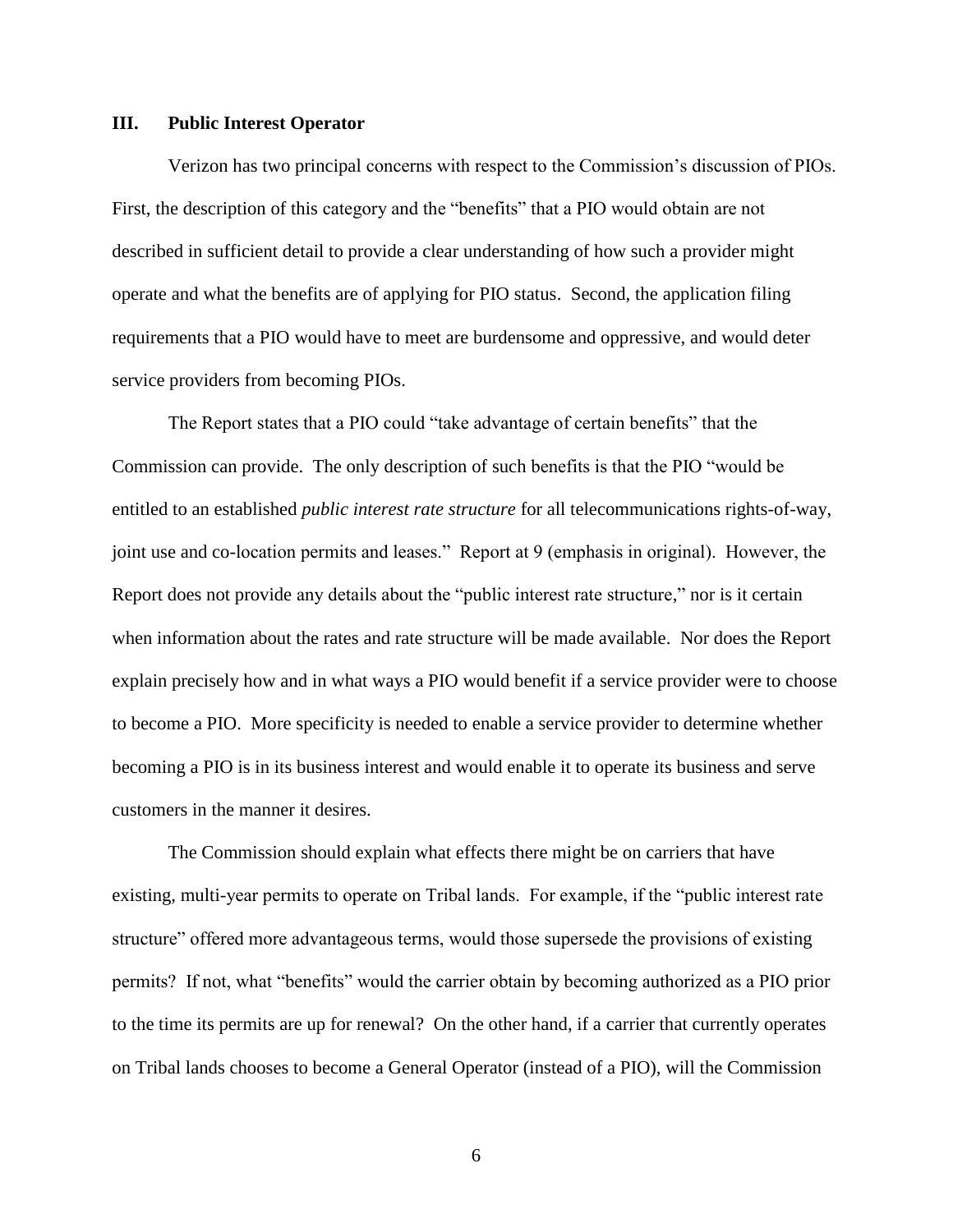continue to deal with that firm on a reasonable, commercially practical basis? Looking at these issues from the perspective of a General Operator, will such firms be treated on different terms than a PIO if they were to seek rights-of-way, co-location permits or leases? If so, how is such a policy of different treatment rationally related to the asserted desire to establish a "licensing" system for entities that intend to serve customers on Tribal lands?

Because of these uncertainties, and the fact that some of these questions may not be finally resolved for some time, the Commission should state that if a service provider initially chooses to apply to become a GO, it may subsequently change its status (for example, apply to become a PIO) once the conditions and expected benefits of being a PIO are clarified.

Carriers need a better understanding of these matters before deciding to pursue PIO status, particularly given the additional burdensome filing requirements that the Commission proposes to impose on PIOs. In fact, many of the proposed filing requirements are not needed to meet any legitimate regulatory interest, and would be extremely intrusive into a service provider's business operations. In fact, the Verizon companies are not required to submit the type and volume of information proposed for PIOs in any other jurisdiction in which they operate.

There is no apparent need for the level of detailed information requested in the proposed application form, and no such justification is provided in the Report. In fact, the proposed filing requirements are unprecedented and would provide a significant disincentive to carriers that might otherwise want to build facilities and bring new telecommunications services to the Navajo Nation. The Commission should be seeking to create opportunities and finding ways to facilitate competitive entry, rather than creating entry barriers that deter service providers from entering Navajo lands and trying to satisfy customer needs.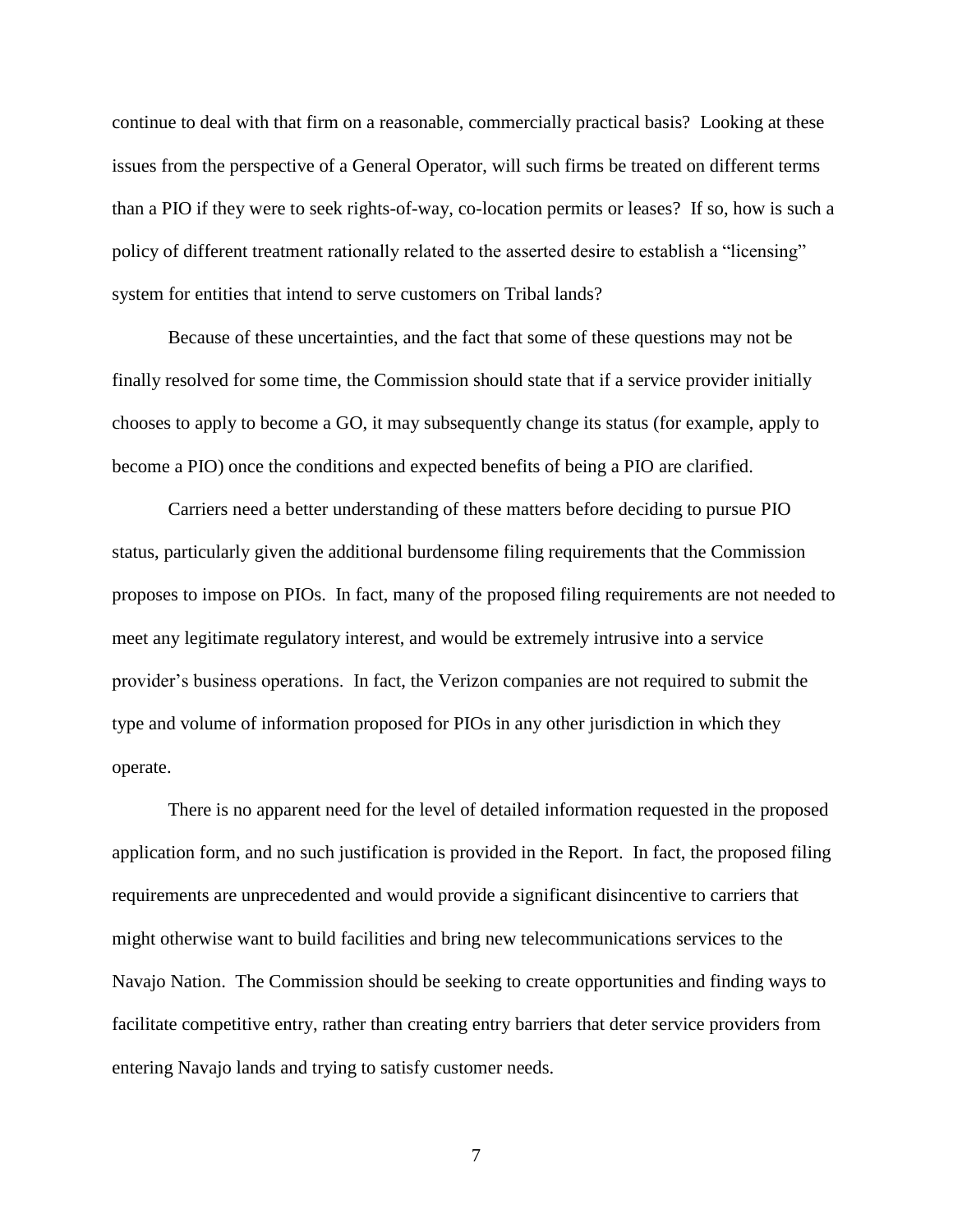The submission of basic information about the service provider is reasonable. Thus, the company's taxpayer identification number, status of regulatory authorizations and contact information (Application form, items A-1 through A-15, A-17) is all useful for the regulatory agency to obtain. Commissions in other states have requested this type of information, and the Verizon companies have willingly provided it.

However, detailed information about the legal entity (*e.g.,* identification and information about officers, directors, and major stockholders of a public corporation; resumes and responsibilities of each officer; a description of the company's "managerial capability;" the company's articles of incorporation and bylaws; organization charts; and details about the company's operations in every other jurisdiction) that a PIO applicant would be required to submit (Application, items A-19 through A-24 and E-1 through E-3) is not necessary to meet any reasonable regulatory need and would be burdensome to produce. For public corporations, the Commission should simply permit a service provider to provide links to its most recent SEC filings (*e.g.,* 10-K reports) and annual shareholder reports. Other states permit this practice, which obviates the need to create special reports and documents to describe the applicant's organization. The Commission requests this information (SEC filings or annual reports) in order to establish the applicant's "financial capability" under Section C of the Application; these same documents are also sufficient to describe the company's corporate organization in enough detail for purposes of the Commission's review. Thus, the Commission should not require a company to produce the additional levels of detail about its organizational structure that are not necessary and not likely to serve any useful purpose

Similarly, there is no need for PIO applicants to submit tax returns. No other state public utilities commission requires competitors to submit tax filings and there is no legitimate reason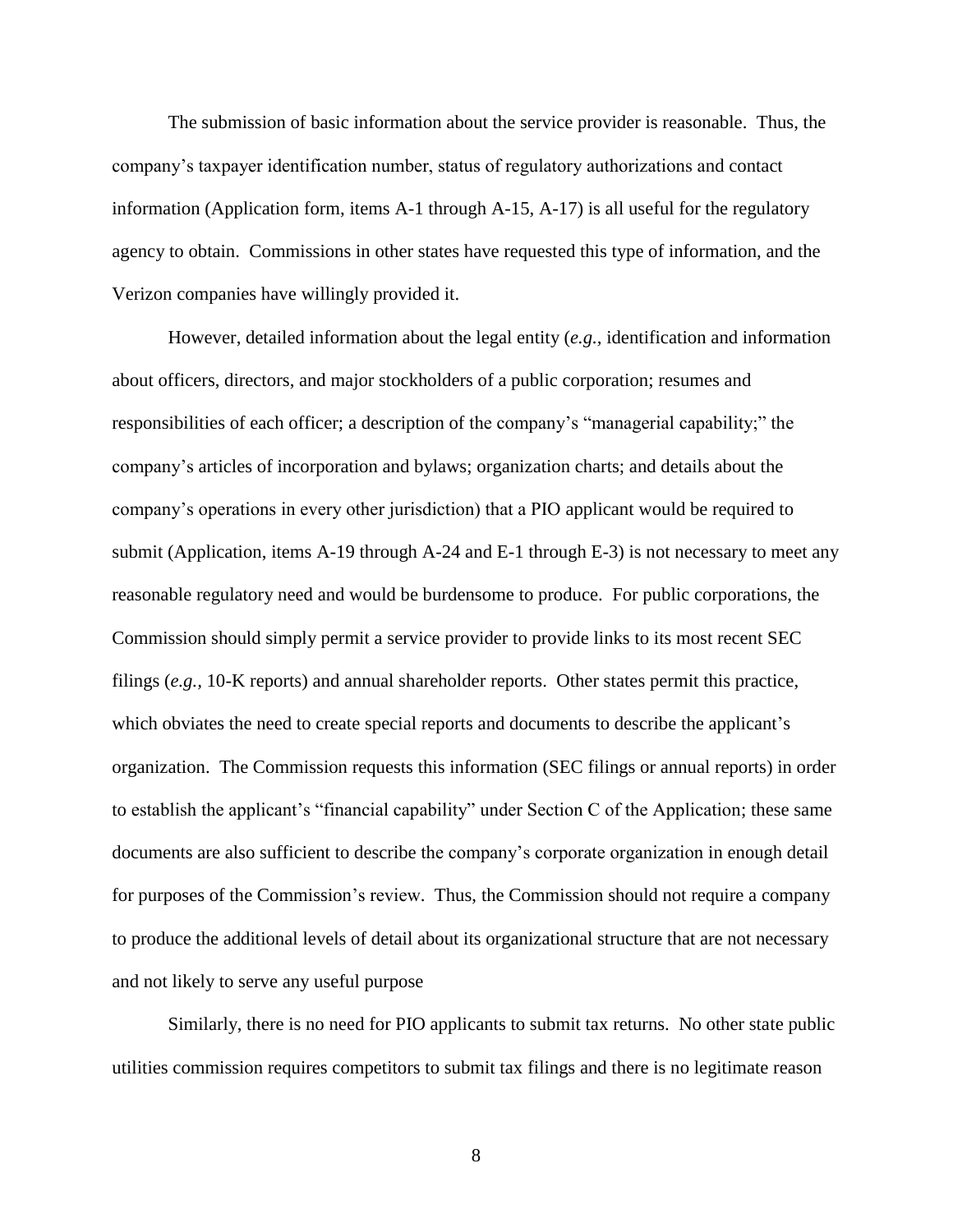for the Navajo Nation to impose this requirement. Tax documents do not contain information that is useful for determining an organization's "financial capability" to successfully run its business and have no rational bearing on whether a firm should be granted PIO status. In Section C of the application, the Commission requests two years of financial statements, annual reports or SEC filings, but only the most recent documents are appropriate. If the Commission has questions about a particular applicant, it can request additional documentation, but there is no need to burden all applicants by requiring the submission of unnecessary paperwork that is not pertinent to the applicant's current financial situation.

The proposed Application form also asks for the company's "general business plan," detailed information about its capital and construction plans and budgets, the technology it will deploy, any facilities it leases or will procure from other service providers, the status of negotiations relating to such use, and other information about its "technical ability or fitness." Application, items D-1 through D-5. The application form also seeks detailed information about the applicant's "customer service plan," including security deposit requirements, complaint handling procedures, customer termination procedures, and the location of customer service centers, as well as information on sales practices, the training of sales representatives, and billing practices (some of which are subject to federal regulations). Application, items F-1 through F-7.

Verizon cannot over-emphasize how intrusive and unprecedented all of these lines of inquiry are, particularly for established operators that have been authorized to provide service in one or more states and/or by the FCC. No other jurisdiction requires any of the Verizon affiliates (or, to Verizon's knowledge, anyone else) to file this type or magnitude of information. Much of the information is highly confidential and proprietary, and is not shared with anyone outside of the company. The Commission states that it will issue a protective order to protect an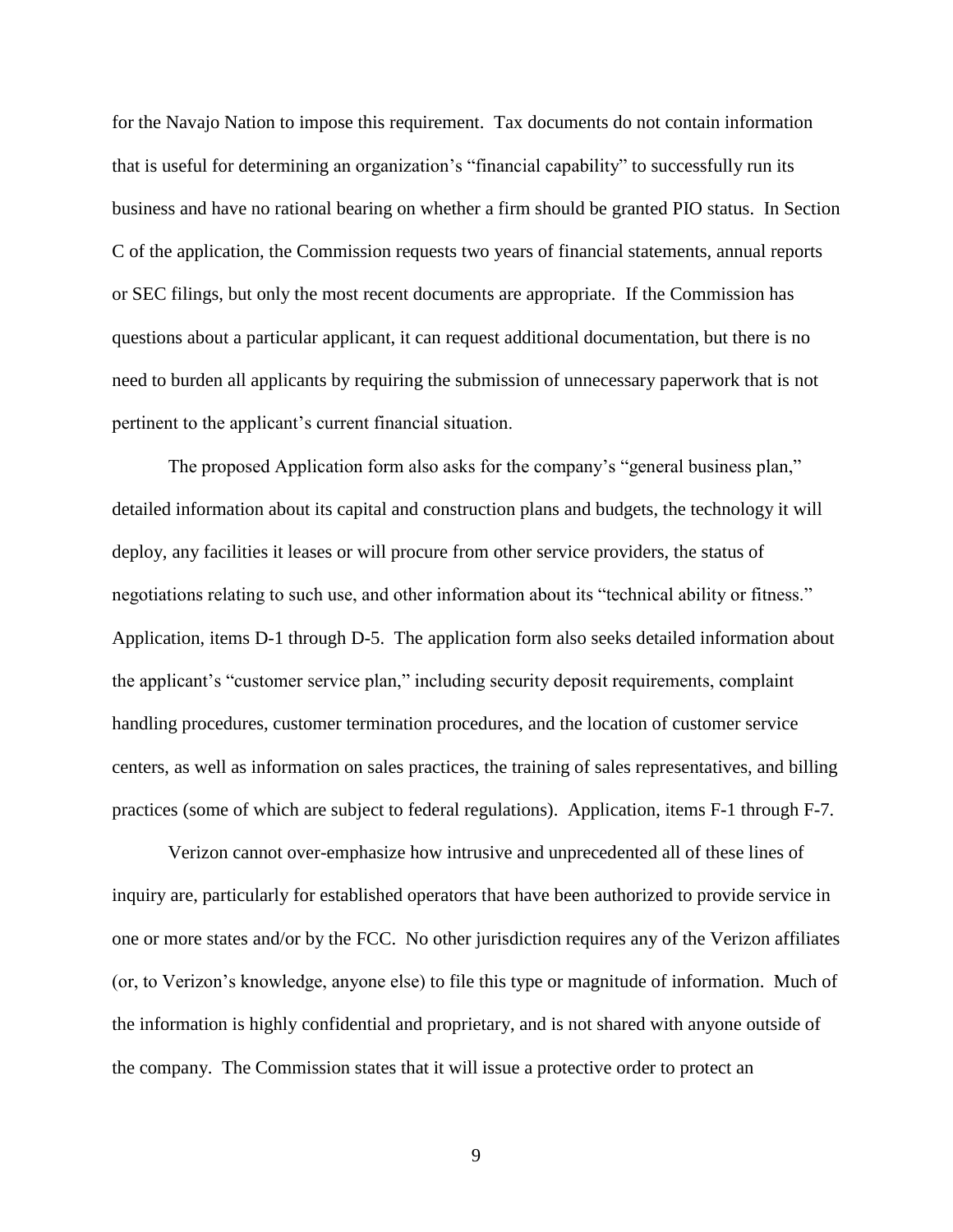applicant's confidential information (Application at page 2 of 10), which is critically important; however, the Commission must first determine whether the information is absolutely essential to a reasonable licensing process and whether there is a compelling need to require carriers to submit this type of detailed information. Upon proper reflection, Verizon is confident that the answer will be "no." Additionally, the application form calls for information that an applicant might not have at the time it is contemplating entering the service area (such as business plans, projections of customer counts over a three-year period, construction plans and budgets, and service area maps, *etc*.).

Producing an application to become a PIO would be an extremely daunting task. Compiling and preparing all of the detailed information and documents required would be timeconsuming and costly. The development and submission of numerous exhibits, followed by the Commission's review of the voluminous documents will also needlessly prolong the application filing and approval process, thereby undermining the Commission's desire to facilitate rapid and efficient deployment of new infrastructure and services.

Nothing in the Commission's Report indicates why such extensive and voluminous information is necessary to accomplish any legitimate regulatory objectives or is otherwise in the public interest. On the contrary, most jurisdictions have found that it is in the public interest to *eliminate* entry barriers, reduce filing obligations and limit regulation in order to facilitate competition and the more rapid deployment of advanced telecommunications services. The proposed application requirements here run contrary to that sound policy approach and would, instead, discourage and hinder the ability of service providers to become PIOs and fulfill the Commission's intentions for such operators.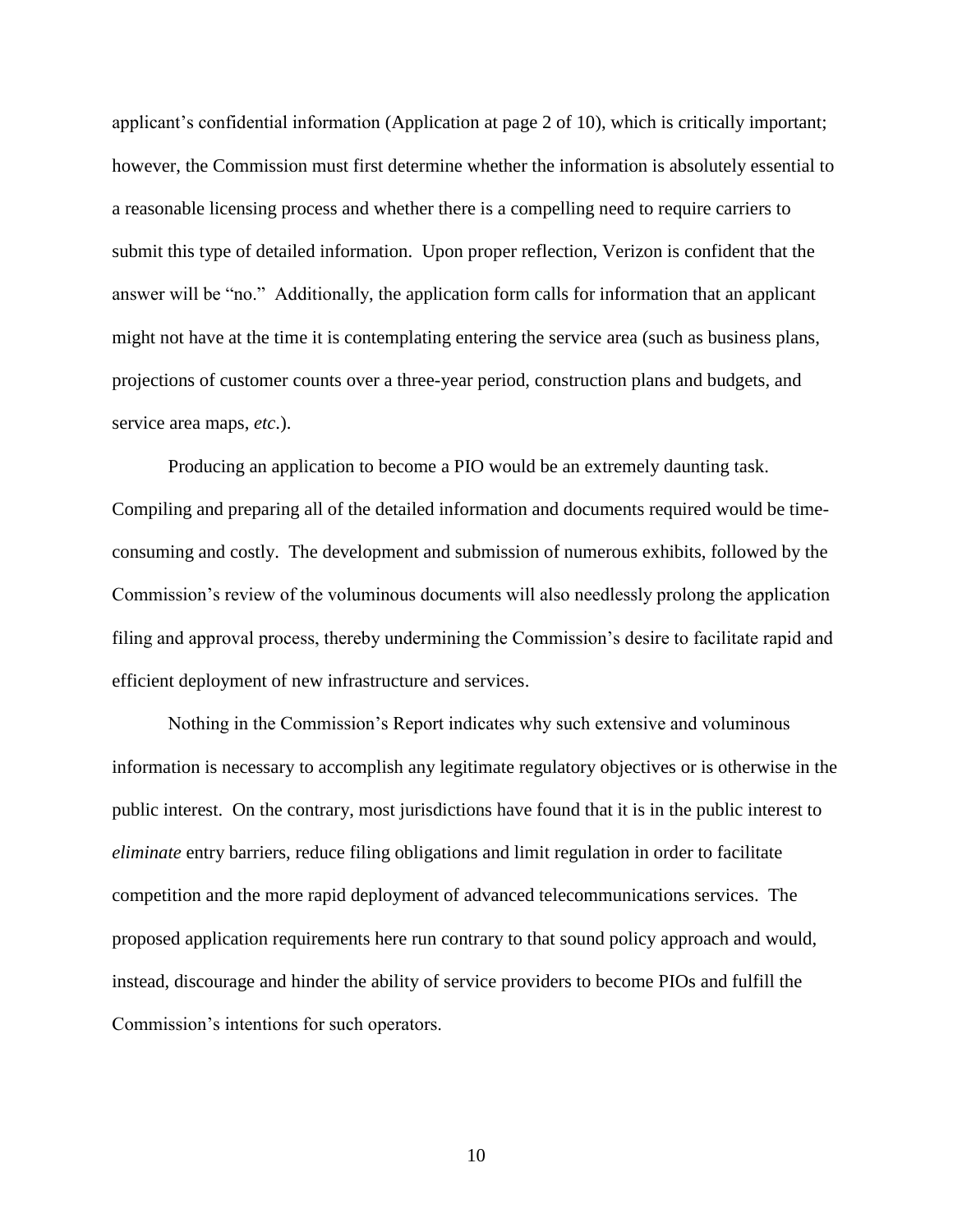By way of comparison, the following section of the New Mexico Administrative Code

sets forth the complete list of information that a provider of intrastate interexchange (long

distance) services providers must submit with its application for certification in New Mexico.

**17.11.21.11 CONTENTS OF APPLICATION:** An application for a certificate of registration to provide intrastate long distance telecommunications services must contain:

A. the name, address, and telephone number of the applicant;

**B.** the name, address and telephone number of the person responsible for regulatory contacts and customer dispute resolution on behalf of the applicant;

**C.** a description of the applicant's existing operations and general service and operating areas in any other jurisdictions;

**D.** a list of the applicant's parent, subsidiary, and affiliated companies, together with the principal addresses and telephone numbers of each;

**E.** a general description of the facilities and equipment that will be used to provide services, including whether the service will be offered on a facilities basis, a resale basis, or a combination of both;

**F.** a statement that the applicant is aware of and will comply with the Commission's rules, particularly 17.11.8 NMAC, Slamming and Cramming Protection;

**G.** disclosure of any formal actions against it by any court or state or federal regulatory agency that resulted in any type of penalty or sanctions within the five (5) years prior to the date of filing application. If such action has occurred, the applicant shall file a report regarding such action and any remedial actions taken;

**H.** if the applicant is a corporation, evidence that the applicant is authorized by the corporations bureau of the Commission to do business in New Mexico and that it is in good corporate standing in New Mexico;

**I.** if the applicant is other than a corporation, a description of the form of ownership, the names and addresses of all principal owners and managers, the applicant's agent for service of process in New Mexico, and the date the business entity was created;

**J.** initial tariffs or price lists for regulated telecommunications services, including a narrative description of the services to be offered and the geographic area and markets to be served. Initial tariffs shall not contain misleading, potentially misleading, deceptive, or fraudulent names, rates, terms or conditions; and

**K.** if the applicant is a regulated carrier, any other information the Commission may reasonably require to accomplish the purposes of this rule.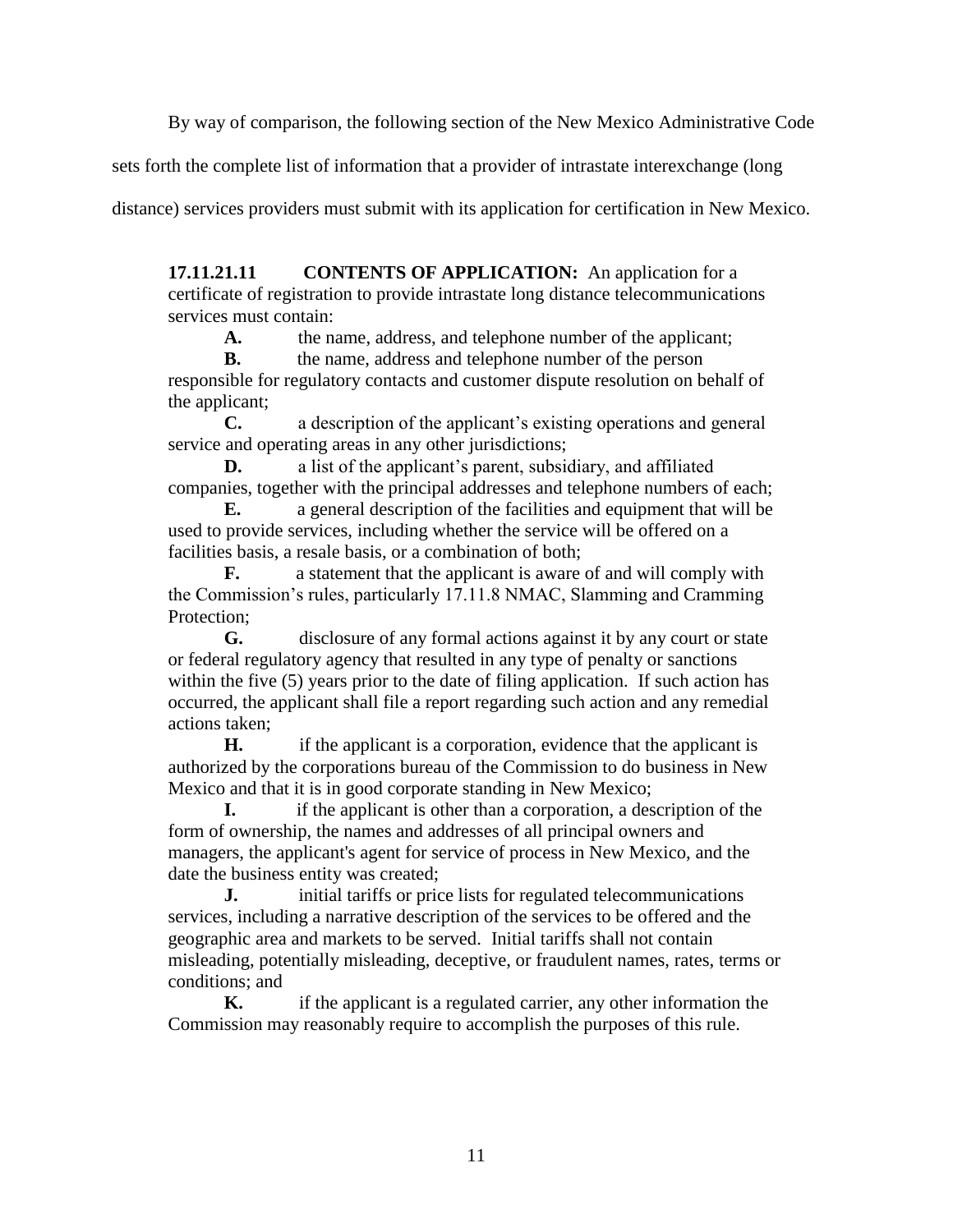These rules have served the New Mexico Commission, the public and the industry well for more than a decade. The rules also provided for an "expedited" approval process. In particular, the New Mexico Commission Staff is required to review an application within thirty calendar days after filing to determine whether it is complete. If it is, the Commission's Utility Division is required to issue a certificate of registration if it finds that the applicant is fit to provide service and that issuance of the certificate of registration is in the public interest. 17.11.21.12 NMAC. This type of streamlined process is more efficient and less costly than the procedures contemplated in the Commission's Report. The additional layers of filing requirements proposed by the Commission are simply unnecessary to fulfill any legitimate regulatory purposes.

As Verizon explained previously, the successful and rapid growth of wireless services in this country has occurred in part because the wireless industry has not been burdened by the kind of detailed regulatory and reporting requirements the Commission proposes to establish here. Comments of Verizon (Oct. 14, 2011) at 4. Imposing a new set of regulations on wireless providers would be contrary to the way in which these carriers are treated for regulatory purposes across the country, a hands-off approach that has been critical to the rapid growth and expansion of wireless services for the benefit of consumers everywhere. In fact, the development of a robust market for wireless services is one of the key benefits of Congress' decision to preclude entry and rate regulation of wireless carriers by state and local governments. *See* 47 U.S.C. §332(c)(3). In addition, the imposition of new onerous entry requirements on Public Interest Operators would undermine the FCC's intention to promote the rapid deployment of new wireless services on Tribal lands.